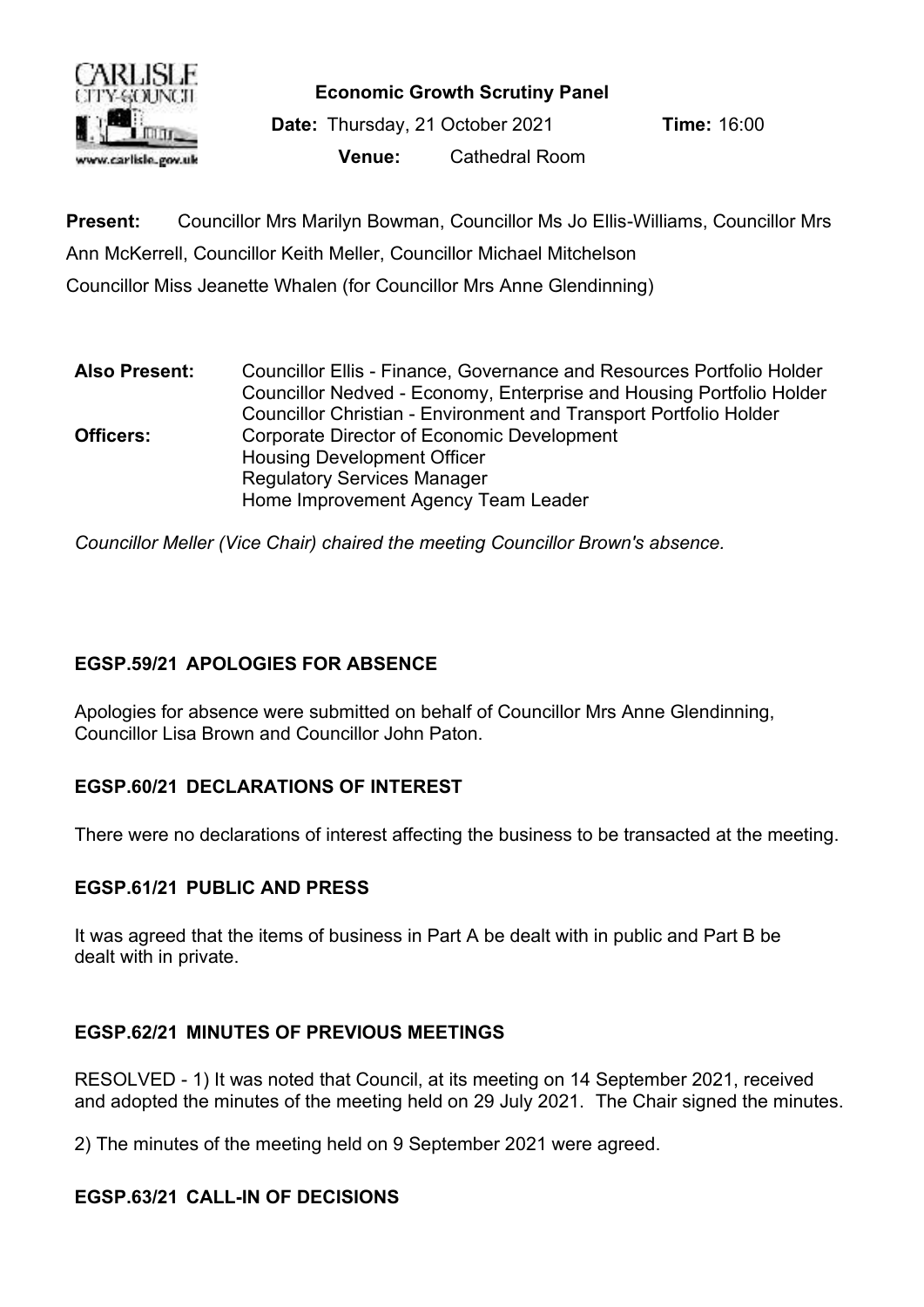There were no items which had been subject of call-in.

#### **EGSP.64/21 HOUSING DELIVERY AND PARTNERSHIPS**

The Housing Development Officer submitted an update on the delivery of market and affordable housing, relative to identified housing need and targets, alongside emerging strategies and legislation. It was noted that Covid-19 inevitably impacted housing delivery levels during 2020-21. An update was also been provided on housing strategies, partnership and joint working initiatives across Carlisle and Cumbria. (ED.35/21)

RESOLVED - That the Panel noted the key findings relating to housing need and delivery for 2020-21 and scrutinised the effectiveness of existing and emerging strategies and partnerships in supporting identified housing need. (ED.35/21)

# **EGSP.65/21 ACCEPTANCE OF POTENTIAL OFFER FOR SUSTAINABLE WARMTH COMPETITION (LAD PHASE 3 AND HOME UPGRADE GRANTS (HUG))**

The Regulatory Services Manager submitted a report regarding the acceptance of grant funding, if offered, from Business Energy and Industrial Strategy (BEIS) Sustainable Warmth Competition and act as the lead authority of a Cumbria Consortium of district councils for the delivery of the grant (GD.72/21)

The Regulatory Services Manager reported that the City Council had applied for £19,955,000 of funding on behalf of the Cumbrian Sustainable Warmth consortium of district councils to address fuel poverty, improve energy efficiency and carbon savings and help boost the local economy to retrofit a target of 1,310, mainly private sector homes, with energy efficiency measures, including low carbon heating across Cumbria.

The Panel discussed the application, in response to questions the Home Improvement Agency Team Leader clarified that Carlisle would lead the work as Eden District Council had received funding from a previous round and the application process preferred that the lead had not received previous funding. In addition, other Districts did not have the capacity to deliver, Carlisle had the Home Improvement Agency and had experience from similar previous funding.

The Home Improvement Agency Team Leader explained that there was no risk of the Council overspending, Carlisle would receive a delivery grant of 15% which would cover staff costs. Any funding that was not used would not be clawed back.

She reported that it had been difficult to encourage people to apply for the funding for previous schemes of a similar nature, if any District did not have 100% take up of their grant allocation then work could be undertaken in other areas redistribute funding.

The Economy, Enterprise and Housing Portfolio Holder reminded the Panel that the City Council had an excellent track record in delivering such funding programmes and the Team were confident that that they could deliver this funding to households in need.

The Home Improvement Agency Team Leader clarified for the Panel that low income households were identified as having an annual income under £30,000. The Team had access to a free software package that cross referenced publicly available energy ratings and identified properties which were likely to have a low energy rating, they would then be invited to apply for the funding. The Team encouraged people to apply, if they were not eligible for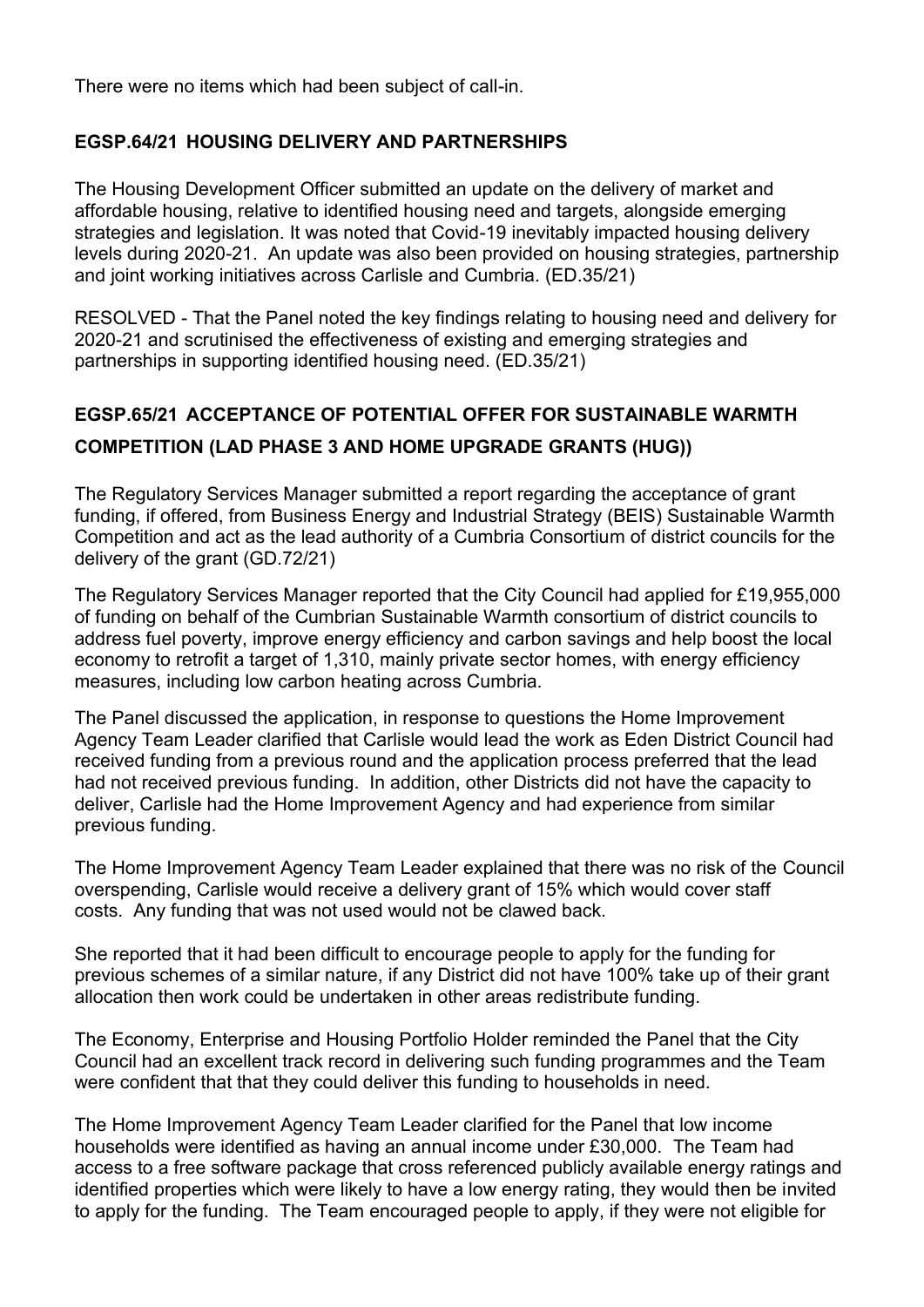this scheme the Team could still provide other advice and support to help energy ratings in properties.

The Home Improvement Agency Team Leader advised that tenants in social housing would not be eligible to apply as their landlord would need to apply. In addition social housing properties tended to have had improvement work and better energy ratings to meet their landlord responsibilities, however, support may be available for those in rural areas. She added that there were other schemes coming forward that would support social housing tenants.

The Environment and Transport Portfolio Holder highlighted the importance of the project in improving the energy ratings in home. The work was a key part of the work the City Council was undertaking to address climate change issues.

The Home Improvement Agency Team Leader summed up by confirming that legal had been involved in consideration of the Memorandum of Understanding, their comments were included in the report.

RESOLVED - That the Panel supported the acceptance of grant funding if offered, from Business Energy and Industrial Strategy (BEIS) Sustainable Warmth Competition as detailed in report GD.72/21 and, recommends to the Executive:

- That any potential offer of the Sustainable Warmth grant funding by the Department for Business Energy and Industrial Strategy (BEIS) is accepted.

- That the City Council should act as the accountable body for the Grant on behalf of the Cumbrian Consortium.

#### **EGSP.66/21 OVERVIEW REPORT**

The Overview and Scrutiny Officer presented report OS.26/21 providing an overview of matters relating to the work of the Economic Growth Scrutiny Panel.

The Overview and Scrutiny Officer reported that the Scrutiny Chairs Group had met on 16 September 2021. They discussed future scrutiny arrangements and the work that the Business and Transformation Scrutiny Panel planned to carry out through a Task and Finish Group. The Chairs of all Panels had agreed that there should be cross panel engagement and a terms of reference would be drafted.

The Panel agreed that Councillors Meller and Mrs Bowman would take part in the Task Group work. Confirmation of Members to represent the Panel at the Task and Finish Group would be confirmed by email following the meeting to allow an opportunity for Councillor Brown to participate in the Group, if she chose. The Panel also asked that Scrutiny Chairs Group notes be attached to the Overview Report in the future.

In considering the work programme the Panel asked that the Events and usage of the City Centre update be moved from December to January 2022.

A Member highlighted that the Victorian Baths Feasibility Study had been deferred from this meeting and expressed disappointment that it had taken nearly a year for Scrutiny to see the document. She asked for an update on the Study.

The Overview and Scrutiny Officer explained that she was working with officers to ensure that